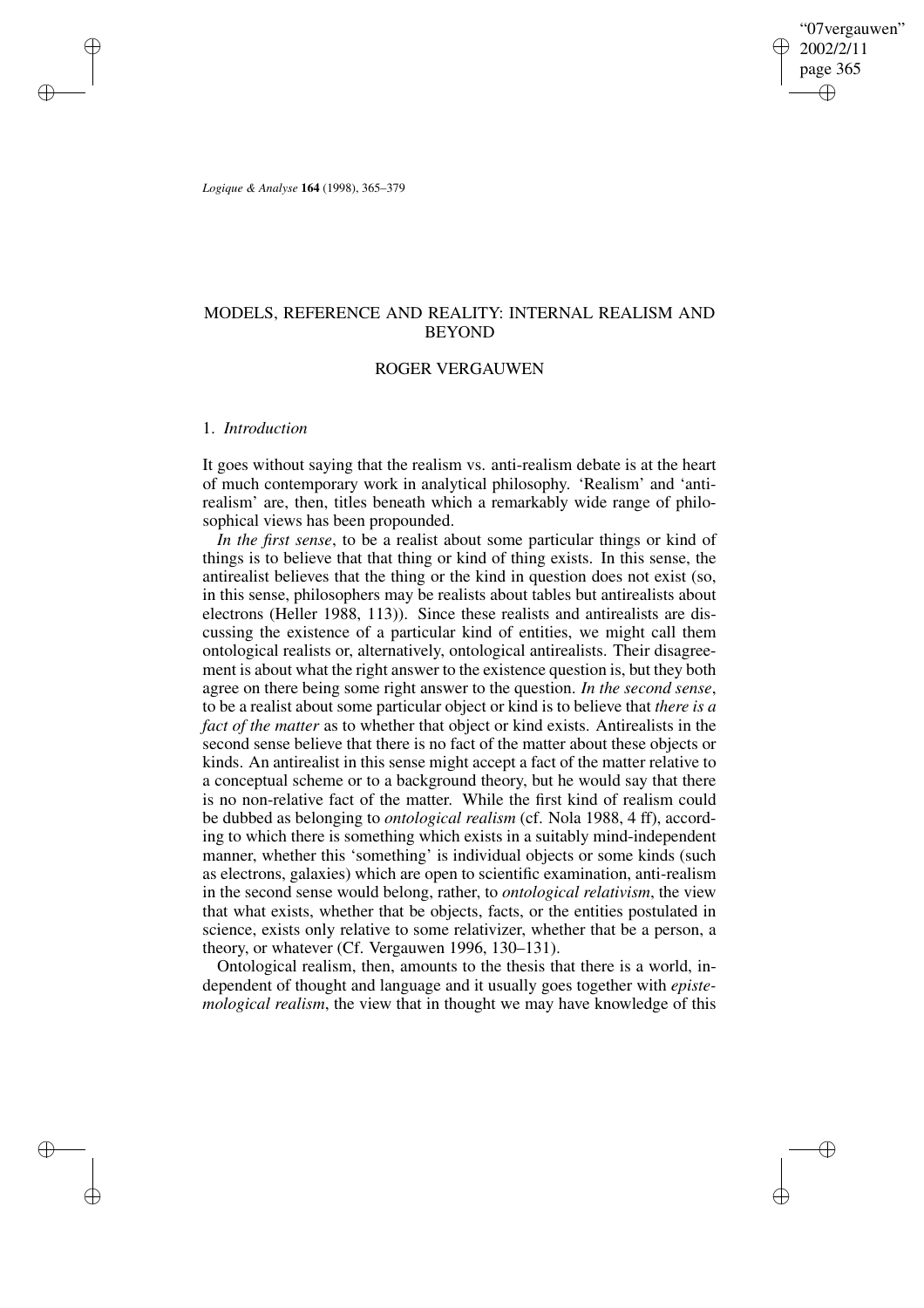mind-independent reality and that we may truly speak of it. The relevant versions of anti-realism can, then, be understood as involving the denial of part of or both of these theses.

The aim of this paper is to show how H. Putnam's arguments against ontological realism (which is also called *metaphysical realism* or *externalism*) and his own *internal* realism can be reconciled with a version of metaphysical realism which answers certain of the criticisms put forward by Putnam. Putnam's arguments are of a logical and epistemological nature. It is argued that both of these arguments are insufficient to rebut externalism. More specifically, Putnam's internal realism seems to point to a notion of reference which goes beyond the one it is itself committed to.

## 2. *Metaphysical Realism and its critiques*

As a theory of Reference and Meaning, metaphysical realism can be characterized by the following set of basic tenets (Cf. Putnam 1981, 49; 1988, 214, Anderson 1992).

- 1a. *The World (i.e. the world asit is, as unconceptualized) isindependent of any specific representation which we may have of it.* It might be the case that we are in principle unable to represent it as it really is. There is, moreover, exactly *one true and complete description* of the way the world is (though we might never come to know it).
- 1b. *The World can be subdivided into finitely (or infinitely) many parts.* It contains finitely or infinitely many objects.
- 1c. For each language or theory there exists *a unique correspondence relation* or '*reference relation*' to the world. *Truth* involves some sort of correspondence between thought signs or words and external things.
- 1d. *Truth is radically non-epistemic.* Even an 'ideal' theory (from the point of view of 'simplicity', 'plausibility', 'mathematical elegance' or 'explanatory power') might in principle be false of the World. "Verified does not imply true on the metaphysical realist picture, even in the ideal limit" (Putnam 1978, 125).

According to Putnam such a view is seriously flawed. In order to rebut this realism, Putnam (e.g. in Putnam 1978, 1980, 1981) brings into the field a number a model-theoretic arguments designed to contradict the claims above. From Putnam's presentation of metaphysical realism especially two related doctrines come to the fore (Hallett 1994, 67). The first is that there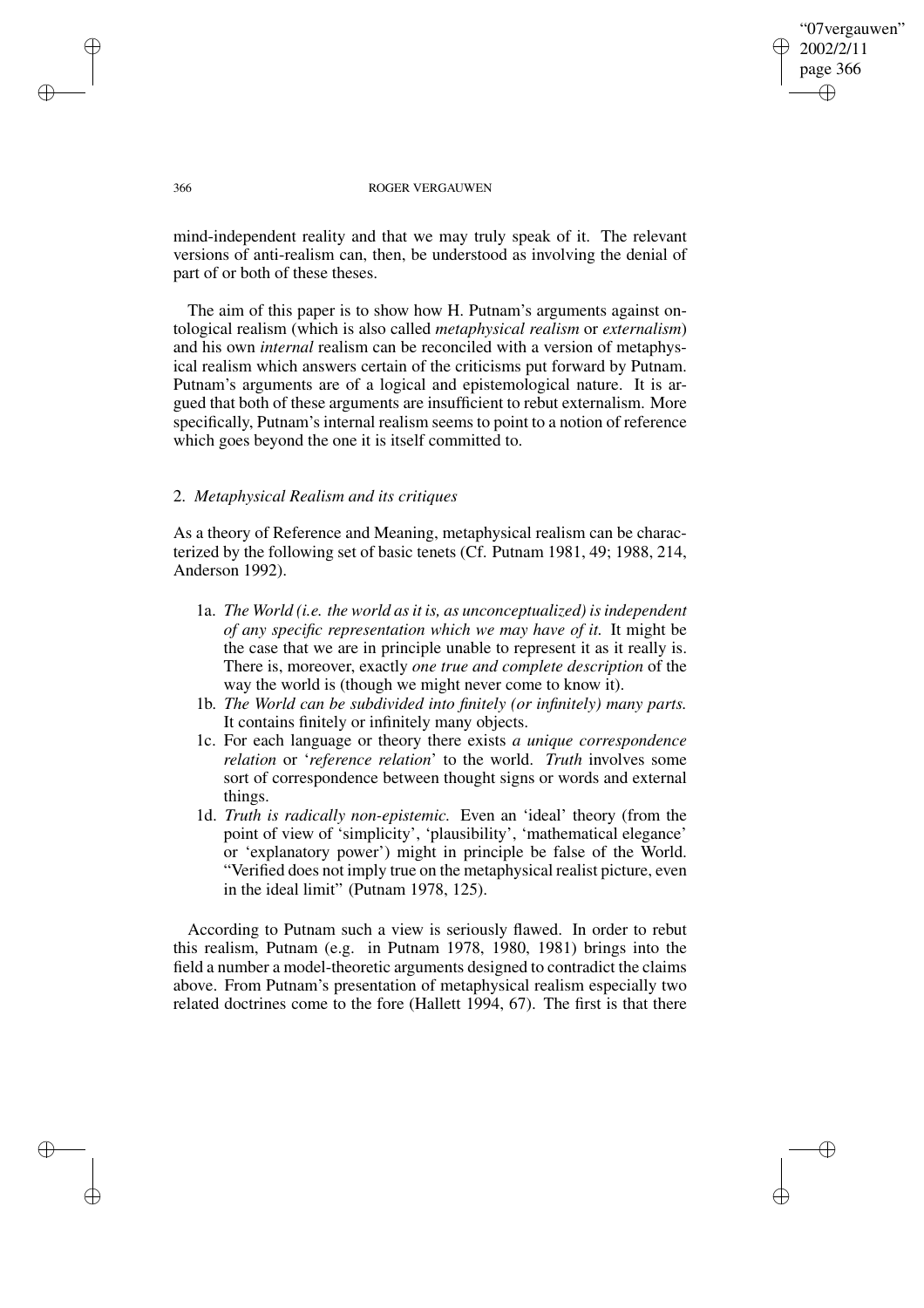is a fixed and unique language-independent world and second that there is a unique reference relation between language and the world that is determined by the world itself. What, now, Putnam wants to convince us of is that there is no plausible theory of reference which will allow for the desired type of correspondence (Heller 1988, 114). Putnam's argument falls into two parts. A first part stating that externalism (metaphysical realism) requires the ability to refer to objects as they are in themselves. That is, any truth must be about the objects that really compose the world, not merely about objects posited in (scientific) theories. A second part is that we cannot have the required ability to refer at all and that we could only refer to bits of the world as it is conceptualized by us. This implies that externalism insists that independently of our theories about the world or our way of conceptualizing it, *there is a way the world really* is and that is denied by Putnam's 'internal realism' to a certain extent.

Usually, when explaining Putnam's arguments against realism, one turns to his use of the Löwenheim-Skolem theorem (Putnam, 1980). I will, however, here concentrate on an argument already present in Putnam's *Meaning and the Moral Sciences* (Putnam, 1978) (For his use of the Löwenheim-Skolem theorem, cf. e.g. Vergauwen 1993), since what is given there is sufficient for our purpose, which is to indicate why Putnam's argument doesn't really work in that it does not exclude the possibility of there being an intended model for the theory of reference that goes with metaphysical realism.

According to Putnam: "The problem that the believer in metaphysical realism has always faced involves the notion of correspondence. There are many (in fact, infinitely many) different ways of putting the signs of a language and the things in a set S in correspondence with one another, if the set S is infinite (and a very large finite number if S is a large finite set). Even if the 'correspondence' hasto be a reference relation and we specify which *sentences* are to correspond to *states of affairs which actually obtain*, it follows from theorems of model theory that there are still infinitely many ways of specifying such a correspondence. How can we pick out any one correspondence between our words (or thoughts) and the supposed mind-independent things *if we have no direct access to the mind-independent things?*" (Putnam 1982, 143). If we suppose the reference relation as being given by a truth conditional (model-theoretic) semantics, then the understanding of a particular term in our language implies that we know to which part of the world reference is being made, or what this term is *true of* in the world. There must be a specific reference relation between terms in the language and parts or sets of parts of the world. The problem now, Putnam believes, is that a metaphysical realist considers 'the world' as existing separately from any possible representation which we have of it, in such a way that we could be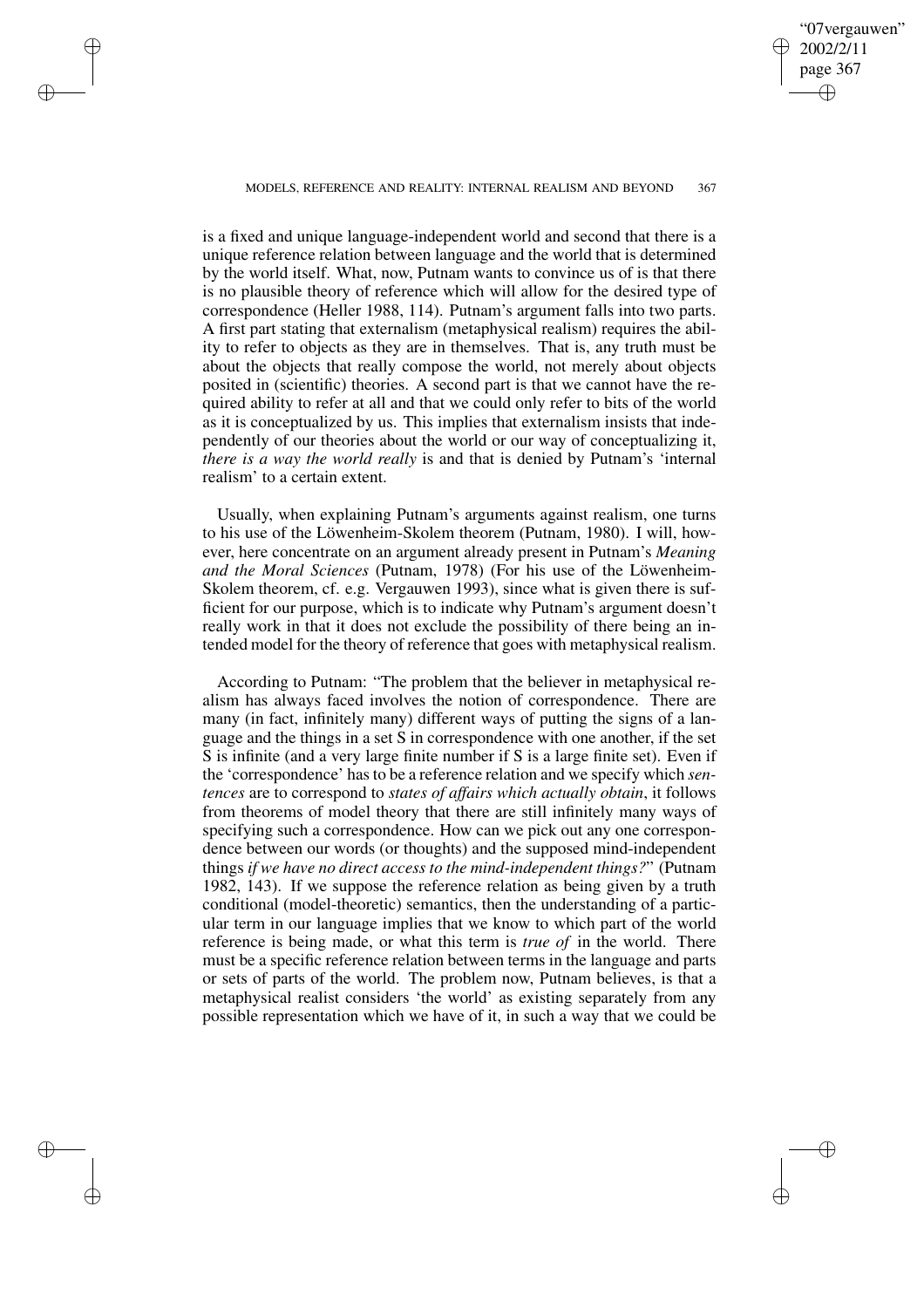profoundly mistaken as to the true nature of the world, whatever our theory. This implies that truth is a radically non-epistemic notion for metaphysical realism. Putnam finds such a notion beyond comprehension for the following reasons (Putnam 1978, 126): Let us take a theory T1 which in a sense is ideal. It possesses all the possible properties of 'consistency, 'observational adequacy', 'simplicity', 'elegance' and whatever observational and theoretical constraints which one can possibly conceive for an ideal theory. For a metaphysical realist such a theory could, nonetheless, be false 'of the world' or 'in reality'. Is this possible at all? In model-theoretic terms this means the following: Imagine that 'the world' can be split up into an infinite number of objects. Assuming that the theory T1 is consistent, it has an infinite number of models and, according to the Löwenheim-Skolem theorem in its 'upward version', there are also models in each infinite cardinality. Let us also suppose that we select a specific model M which has the same cardinal number as 'the world' and that we put the individuals or objects from this model in a one-to-one correspondence with the world. This means that a *satisfaction relation* SAT is created between the elements from the domain of M and (parts of) 'the world' via the formulae of the language in which the theory is formalized: "Since SAT establishes a correspondence between L (the language) and the world, then by virtue of this correspondence (a sentence) may now be seen as being *about the world* (rather than about the 'artificial' universe of M), and to say that  $\Phi$  is TRUE (SAT) is to say that  $\Phi$  is *true* of *the world (or really true)*" (Merrill 1980, 70).

Since each sentence of L in which T is formalized is true in M, and a sentence is true in M if and only if it is TRUE(SAT), then every sentence of T is quite simply TRUE (SAT), which is why it is said that T is true of the world. "More generally, Putnam's argument retraces the model-theoretic proof that given any consistent theory demanding a universe of cardinality c, any given set of cardinality c, there will exist a model of the theory whose universe is that set" (Merrill 1980, 70). The consequence of the kind of correspondence as just described is that no consistent theory whatsoever which satisfies the stated operational constraints can be false of the world, because there is a model for this theory the domain of which consists of the set of objects which the world contains.

Merrill (Merrill 1980, 71 ff) has shown that Putnam's model-theoretic argument against realism is directed against a notion of reference which states that there is a 'real' world which objectively exists and which contains a number of objectively existing entities *without any further qualification*. The question here is whether there are indeed any realists who accept such an unqualified objectivism. What could typically be referred to as realism is that it is not only accepted that there are objectively existing entities in the world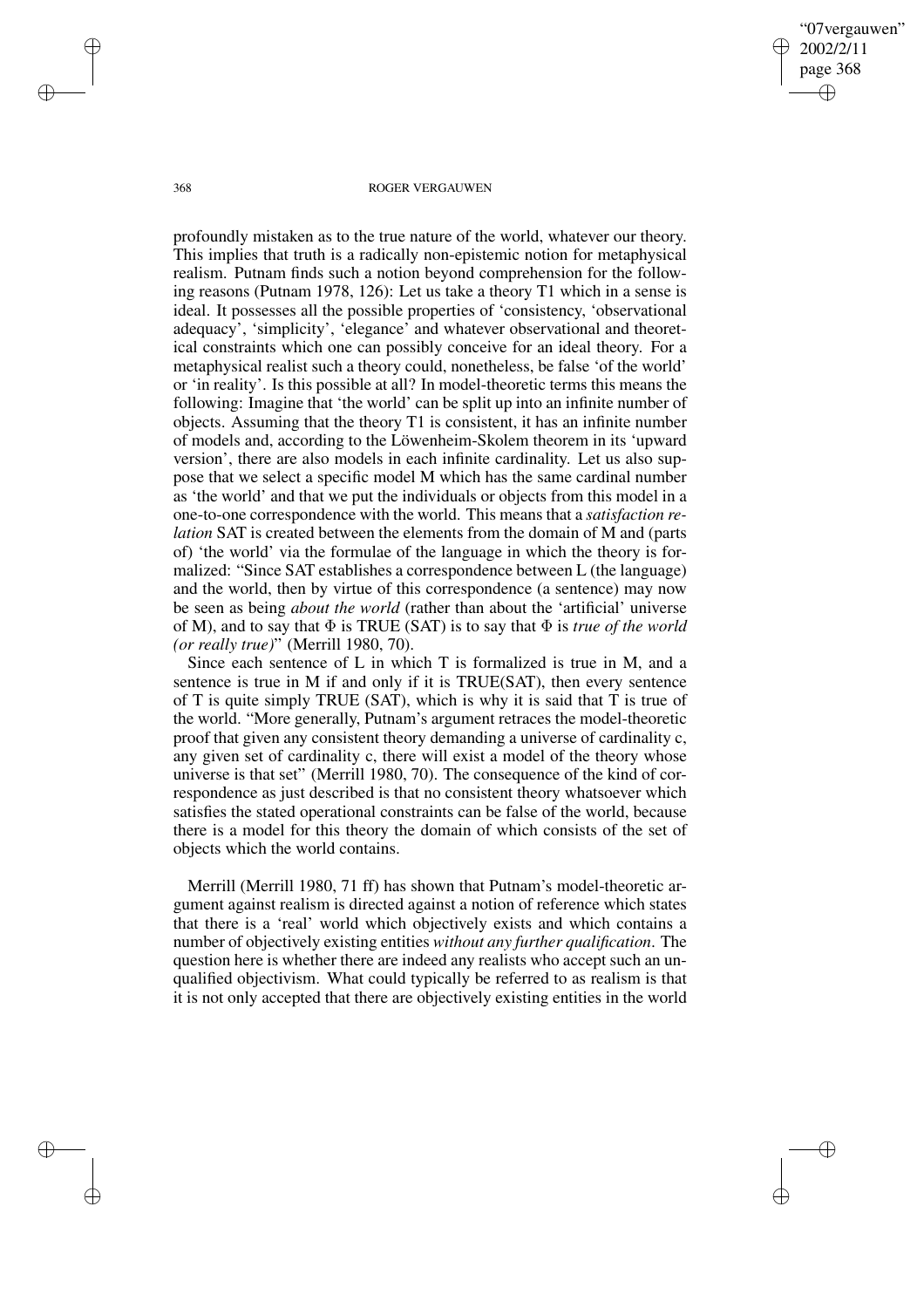(observable or otherwise), but that these entities also stand in specific *objective relations* to each other. In this case it may be argued that the relation between a theory and reality does not immediately imply the problem which Putnam thinks there is in determining the intended interpretation (or an *intended model*) on the basis of which he then again concludes that realism is unintelligible. Central to this is the idea of a *Structured Domain*: in formal terms, a structured domain is a triple:

#### 2. <D, P, R > (Merrill 1980, 72)

In  $(2)$ , D is a set (the domain), P belongs to the power set of D, and R is a set of relations on D, that is, R is a set of n-place relations among the elements of D. Such a structured domain can better be considered as the model theoretic analog of the world as the realist sees it. The entities which objectively exist in the world appear (in 2) as the elements of D, their properties as elements of P, and the relations between the entities in D are expressed by R. A 'realistic' position could now consist in saying that *the world* corresponds to a structured domain the parts of which are independent of any specific representation which we have of it. The realist does not have to accept that he knows the *actual* structure of the world, simply that the world *is a structured domain*. An interpretation, I, for a language, L, which may be the language of standard predicate logic, is a function whose domain is the set of predicates and variables from this language; this function assigns an object to each variable, a (possibly empty) set of object to the one-place predicates from its domain, and a (possibly empty) relation between the objects to the n-place predicates. "We may then say that I is an interpretation of L in (the structured domain)  $\langle D, P, R \rangle$  if and only if I is an interpretation of L and the range of I is included in  $D \cup P \cup R$ . That is, an interpretation of a language *in* a given structured domain assigns to variables and predicates of the language *only* objects, sets, or relations to be found in that domain" (Merrill 1980, 73). It differs from a 'traditional' model-theoretic approach in that the role of the model is fulfilled by a combination of a structured domain and an interpretation *within* that domain. This difference is not without importance, because whereas a model normally structures a domain by means of intension and/or extension assignments, the situation is not quite the same where interpretations in structured domains are concerned. In this case the structure is given first, independently of the language, and the interpretation maps the language onto the existing structure.

There is a clear difference between *the existence* of an interpretation for a theory and the *use* which we make of it. In order to apply a (scientific) theory we must, of course, use an interpretation of its empirical terms, because it is via these empirical terms that the theory is applied, but in applying a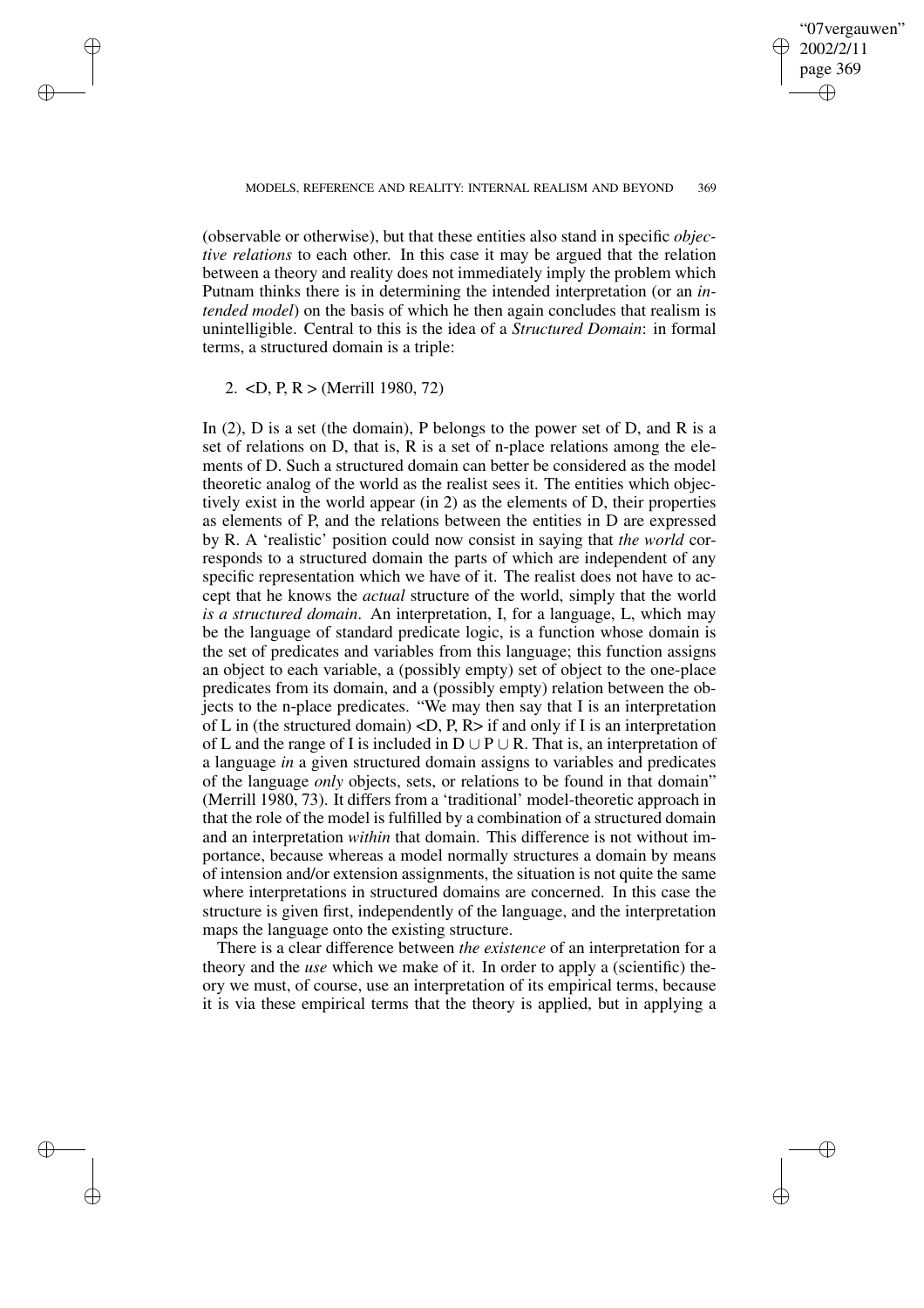theory, in using it to predict or in confirming or disconfirming it, we do not need to use any (referential) interpretation of its theoretical terms and we cannot do so because (as Putnam has argued) any attempted act of reference to the theoretical entities would be unsuccessful. But given the realist's view of the world as a structured domain, even though we do not (cannot) *use* any interpretation of the theoretical terms of our language, *there are* such interpretations nonetheless. "In some cases there is a successful correspondence between the world and the language of our theory even though we can claim neither to know what this correspondence is nor to be using this particular interpretation of our (theoretical) terms in applying the theory. But in those cases where there is such a correspondence, or in which there is more than one such correspondence, our theory is *really* true ... the fact that we cannot 'single out a unique relation' between the theoretical terms of our theory and the *real objects* is of no consequence here, and it should be clear that the realist's position is not lacking intelligibility" (Merrill 1980, 75–76).

However, we could say that even with the structured domain approach there still remains a problem for metaphysical realism, if it wants to be more than just a theoretical possibility of determining the right kind of reference relation: "the problem of reference for the metaphysical realist is just that of how the terms of the language we use are to be linked up to the stuff of 'The World' to thoroughly non-theoretical entities, entities which are not in the least dependent on our language" (Hallett 1994, 74). We shall indicate in the rest of this paper, through an analysis of Putnam's *internal realism*, why this requirement is in fact too strong and in what sense metaphysical realism may still survive, even if we give up this requirement.

### *Internal Realism Revisited: Virtual or Real Causality?*

Putnam's alternative for metaphysical realism is *internal realism*. He intends his internal realism to be a "first order theory about the relation of a language (actually the speakers of a language) to the speaker's environment. From within such a story the notion of a correspondence between words and sets of things is as legitimate as the notion of a chair or of a pain" (Putnam 1979, 228). This, of course, echoes Wittgenstein's Meaning-is-Use theory which is supported by Putnam: "I am not being cute. The point is that I am not offering a reductive account of truth. In Reason, Truth and History I explained the idea thus: *truth is idealized rational acceptability*. This formulation was taken by many as meaning that 'rational acceptability' ... is supposed (by me) to be more basic than truth. That I was offering a reduction of truth to epistemic notions. Nothing was farther from my intention. The suggestion is simply that truth and rational acceptability are interdepent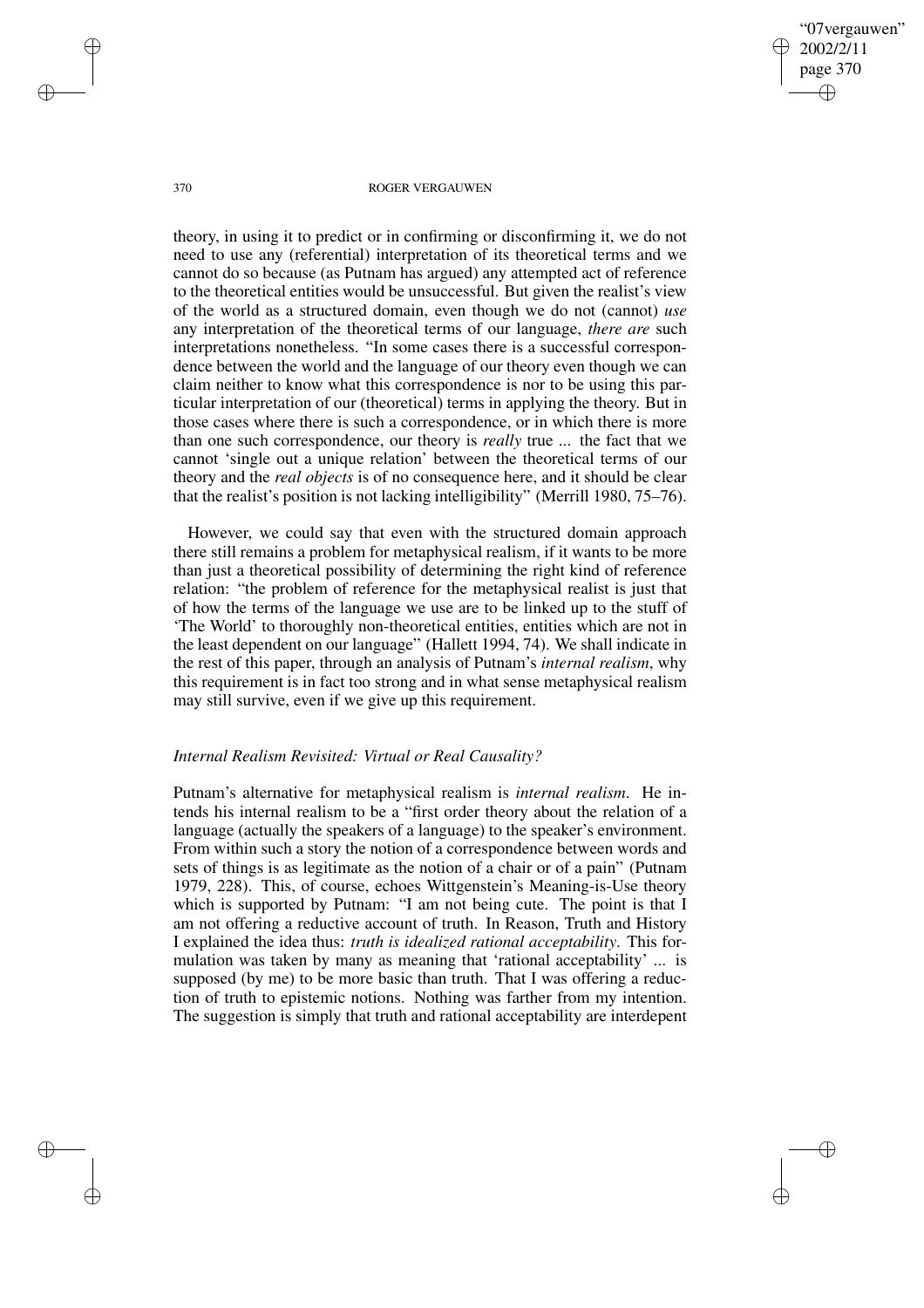notions ... To repeat: the suggestion which constitutes the essence of internal realism is that *truth does not transcend use*" (Putnam 1988, 115).

No single theory-independent reference relation allows us to describe objects or reality as they *really* are, because reference can only be effectuated within a theory or a conceptual scheme.

Objects only exist within a theory and they are, then, at least partially constructed by the theory or the conceptual scheme they are part of: "Objects do not exist independently of conceptual schemes. *We* cut up the world into objects when we introduce one or another scheme of description. Since the objects and the signs are alike internal to the scheme of description, it is possible to say what matches what" (Putnam 1981, 52). There is no cosmic exile point of view from which we could speak about things as they 'really' are: "What we cannot say ... is what the facts are independent of all conceptual choices" (Putnam 1987, 33). Consequently, theories with incompatible ontologies may both be 'true-of-the-world'. "In my picture, objects are theory-dependent in the sense that theories with incompatible ontologies can both be right" (Putnam 1990, 40). Metaphysical Realism considers this to be impossible since there can —in principle— be only one description of the world as it 'really' is. More specifically (Naumann 1993, 483), it holds that two empirically equivalent theories of the world that have different ontologies have to be considered to be different. Since empirical data do not provide the possibility of distinguishing between equivalent theories, realism contends that there has to be something (*the things-in-themselves*) transcending the empirical facts which allows, through a unique correspondence relation, to determine which of the theories is the correct one.

It is here that realism invokes *causal relations* to determine the 'right' kind of connection between language and the world. They are supposed to be the means to determine the intended model for a scientific theory, thus also providing for the correctness of the structured domain approach, since as was said before, even there the use of an intended model for a scientific theory remained problematic: Causal connections provide the additional constraint that will enable reference to be fixed. Putnam himself used to assume that causal connections were the right answer to the reference-fixing problem, but he turned away from it since adding causal connections to the theory is 'adding more theory to the theory'. 'Causal connection' is just another linguistic symbol which itself lacks determinate reference without an acceptable reference-fixer. The reasons Putnam gives for rejecting this kind of connection are twofold.

They are logical and epistemological ones. The logical reason (Putnam 1980) is that the causal predicate already presupposes some kind of a determinate relation as it is used in the several models of a scientific theory. It is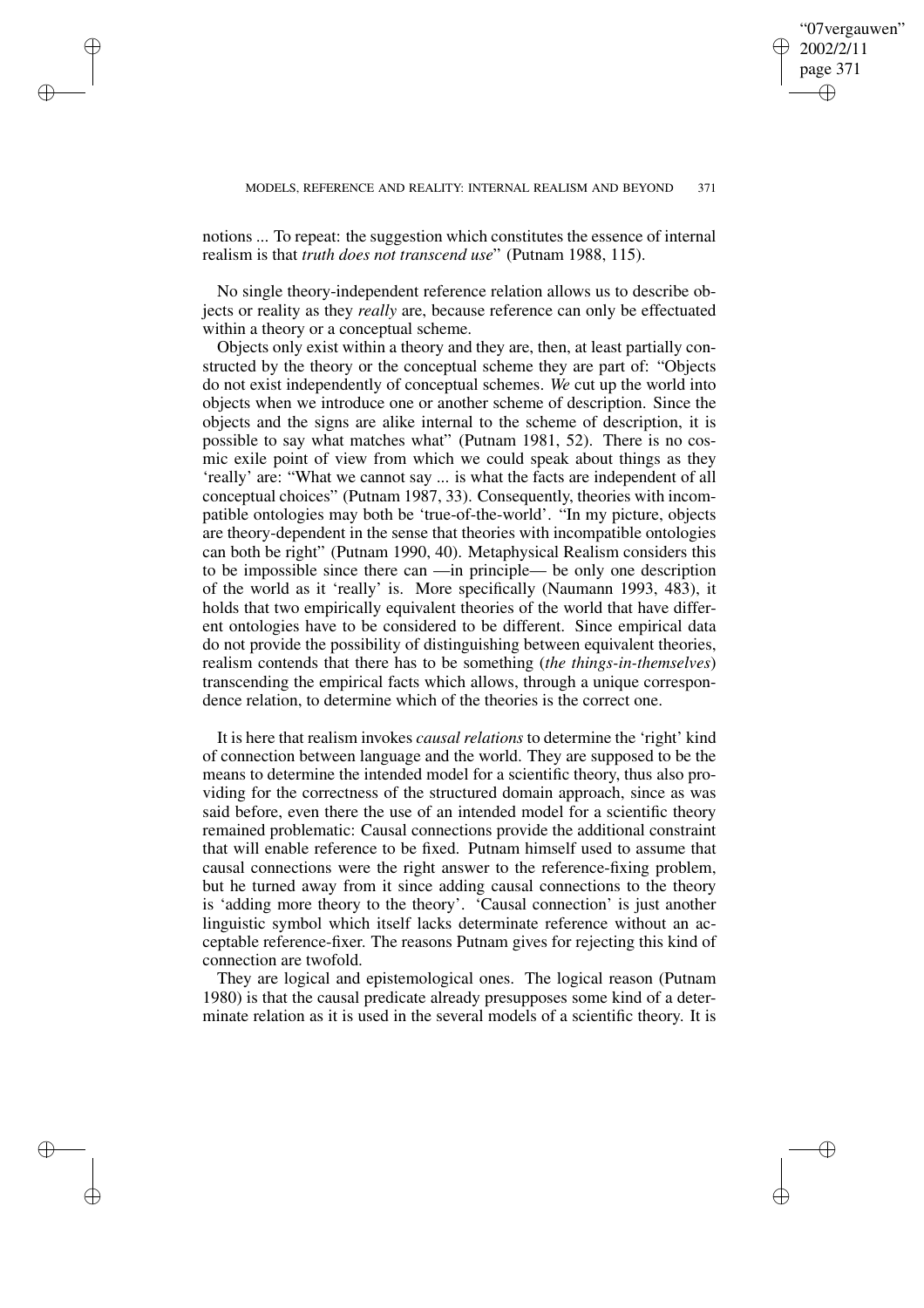never 'general' but always 'local': "If *refers* can be defined in terms of some causal predicate or predicates in the metalanguage of our theory, then, since each model of the object language extends in an obvious way to a corresponding model of the metalanguage, it will turn out that, in each model M, *reference M* is definable in terms of causes *M*, but unless the word 'causes' (or whatever the causal predicate or predicates may be) is already glued to one definite relation with metaphysical glue, this does not fix a determinate extension for 'refers' at all" (Putnam 1980, 477). The other reason is epistemological and is based on Putnam's *Brains-in-a-vat Argument* (Putnam 1981). The idea behind this is that due to their specific situation (in which everything, including the concept of causality, is, so to speak, a computerinduced simulation of the 'real thing') these brains cannot have the ability to refer to the outside world. More importantly, however, Putnam deduces from this that neither 'normal' human beings can refer to a mind-independent reality, since they too are situated within a certain realm of abilities.

Putnam, then, thinks that 'causality' is a context-dependent (theory-dependent) concept. To this, realists would tend to reply that it is not the linguistic symbol 'causal connection' that fixes reference, *it is causal connections themselves that do the work*: "We maintain that the use of language together with non-linguistic facts about the world (e.g. causal relations between the world and the use of language) do fix the intended interpretation of the language. Unless Putnam can discredit the foregoing claim, he has given us no reason to suppose that every attempt at a linguistic specification of a theory's intended interpretation must fail" (Brueckner 1984, 137). Glymour further specifies this general idea: "The natural reply ... is that all intended interpretations should be replaced by talk of causally determined reference relations. Roughly, our physical and social circumstances, and sometimes our beliefs as well, determine together a set of links, connecting words and objects, and thus delimiting the admissible interpretations of our theories" (Glymour 1982, 177).

However, this leaves to the realist the burden of proof when and whether a causal connection is a non-linguistic one. Instead of trying to prove this we will try to indicate that Putnam's argument in rejecting causation as a reference-fixer is flawed, because what he really describes is a *simulation* of the concept of causality which leaves out something in comparison with 'real' causation. As it will turn out, this will provide for a possible solution to the realist's dilemma.

Putnam says: "Brains in a Vat can no more refer to what the unenvatted call "causation" than they can to what the unenvatted call "fire". *For causal realists insist that the causal constraints that apply to our reference to any physical relation apply to reference to causation itself.* But by the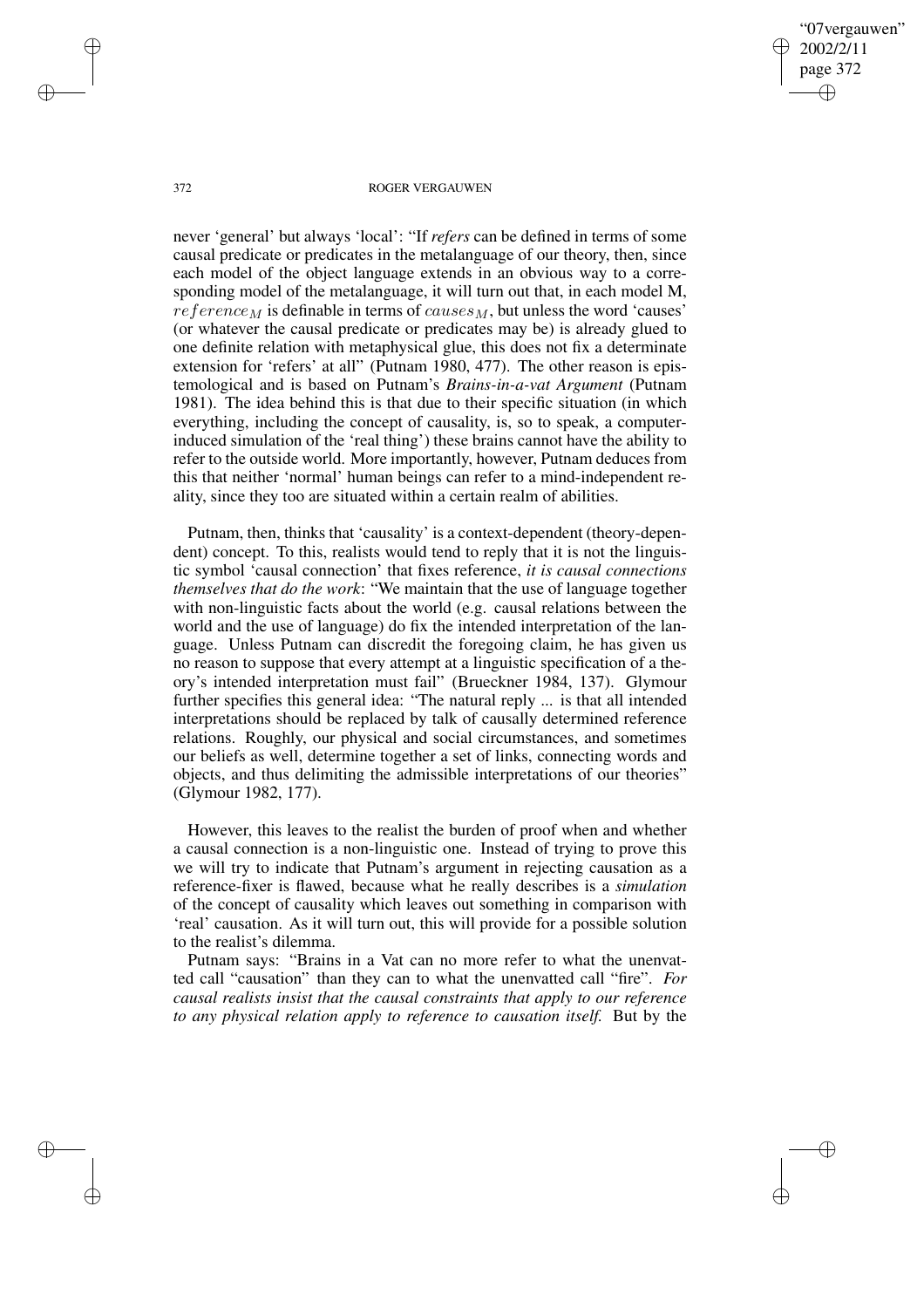same token, we cannot be assumed to have available a notion of 'causation' that transcends our particular way of being situated in the world. But then, neither can we assume that we have a notion of "the intrinsic nature of mindindependent reality" —for what is *that* supposed to come to? If we say, with many scientific realists, that the intrinsic nature is given by the predicates needed, at the deepest level, for *causal explanation*, then what "intrinsic nature" refers to will depend on our situation in the world, just as the reference of "vat" depends on our situation in the world. It would seem that causal realism cannot give us the "view from nowhere" that metaphysical realism requires —or even the resources to allow that such a view is conceivable" (Putnam 1992, 362–363).

What Putnam describes (in the Brains-in-a-Vat-argument) is a concept of causality as simulated by a computer. But is it justified to transpose this to something like 'worldly causality' in the physical domain? Cleland (Cleland 1993) has shown that there may be a problem here. She claims that Turing-Machines (which is what computers really are) do not produce causal consequences. The computations performed by these machines are not causally linked to the instructions of the machine. They are not 'caused' by the instructions, they merely 'follow' them: this is in contrast with real causal processes (which Cleland calls 'effective mundane procedures'): "In the case of an effective mundane procedure, the mere performance of the action-kinds specified by its instruction-list does not immediately produce the outcome; rather, the outcome is produced by a causal process which is generated by the performance of the action-kinds concerned. This is in stark contrast to the case of Turing-Machines, where nothing causal stands between the sequence of actions performed by the machine and its outcome. The sequence of actions performed by the machine literally is what produces the outcome" (Cleland 1993, 295).

This leads to the following picture of the relation between 'natural causality' and its simulation, which is merely 'string processing':





(Rosen 1988, 531)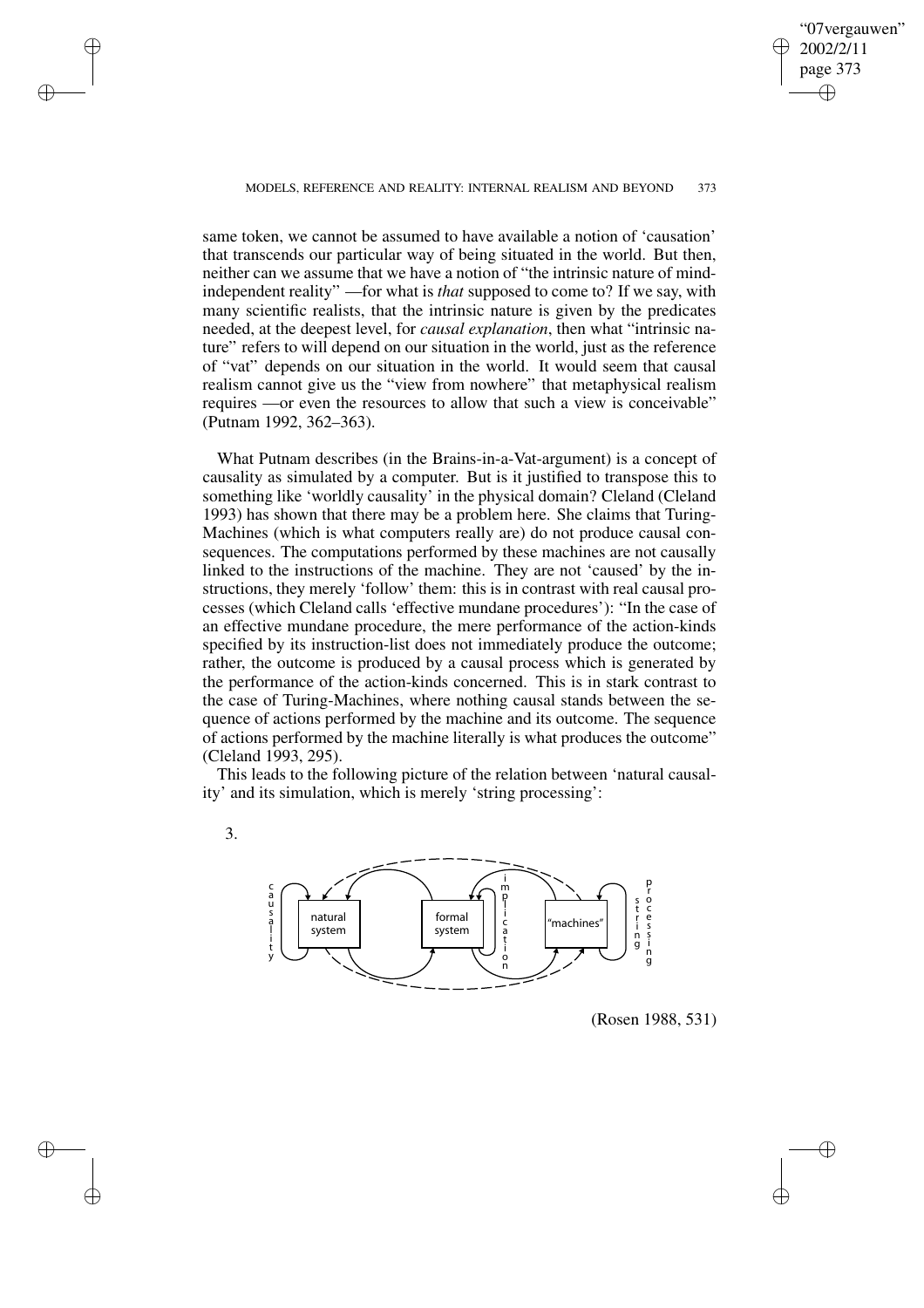When we consider causality as described by a formal system (a logic) which can in its turn be simulated by the actions of a Turing-Machine computing its theorems, what happens is a 'translation' of something semantical into a purely syntactical mechanism. In doing so, information is lost (since syntax cannot adequately simulate semantics, as Gödel's incompleteness Theorems show) and it is highly probable that Church's Thesis would not be physically true: "Thus, in formal systems, we already find that a purely syntactical encoding will in some sense lose information. The information lost must then pertain to an irreducible, unformalizable semantic component in the original inferential structure. By changing the encodings, we can shift to some extent where this semantic information resides, but we cannot eliminate it. By itself, this result of Gödel does not bear on the physical truth of Church's Thesis, since it is purely formal result. But it is in fact suggestive of how the physical form of Church's Thesis might be verified or falsified... Formal models of material systems are then perfectly good formal systems, whose inferential structures by definition reflect causal processes in the natural system being modeled. Thus, if a model, arising in this fashion, should fall within the purview of Gödel's argument, this would at least be strong evidence that Church's Thesis is false as a physical proposition. Stated another way, there would exist physical processes which could effectively compute nonrecursive functions. It would also mean that Natural Law cannot be expressed entirely in syntactical terms" (Rosen 1988, 533).

The crux of the argument, following Cleland is, then, that string processing is computable (Turing-computable) *while causality contains a noncomputable (non-algorithmic) element* (Cleland 1993, 307 ff). So, if Cleland is right, Putnam is comparing 'algorithmic causality' (simulated stringprocessing) to 'real causality' (non-algorithmic) and is really comparing apples and oranges. At first sight this would not constitute an argument in favor of realism, for why would non-algorithmic causality be 'more real' than its simulated (algorithmic) counterpart? And is it, then, less theoretical? However, as will become clear soon, the aforementioned difference may have important consequences when it comes to the basic tenets of metaphysical realism.

## *Beyond Internal Realism?*

Internal Realism dismisses the idea of there being a unique correspondence relation between language and the world and that truth is radically nonepistemic. We have already shown earlier that it does not follow that the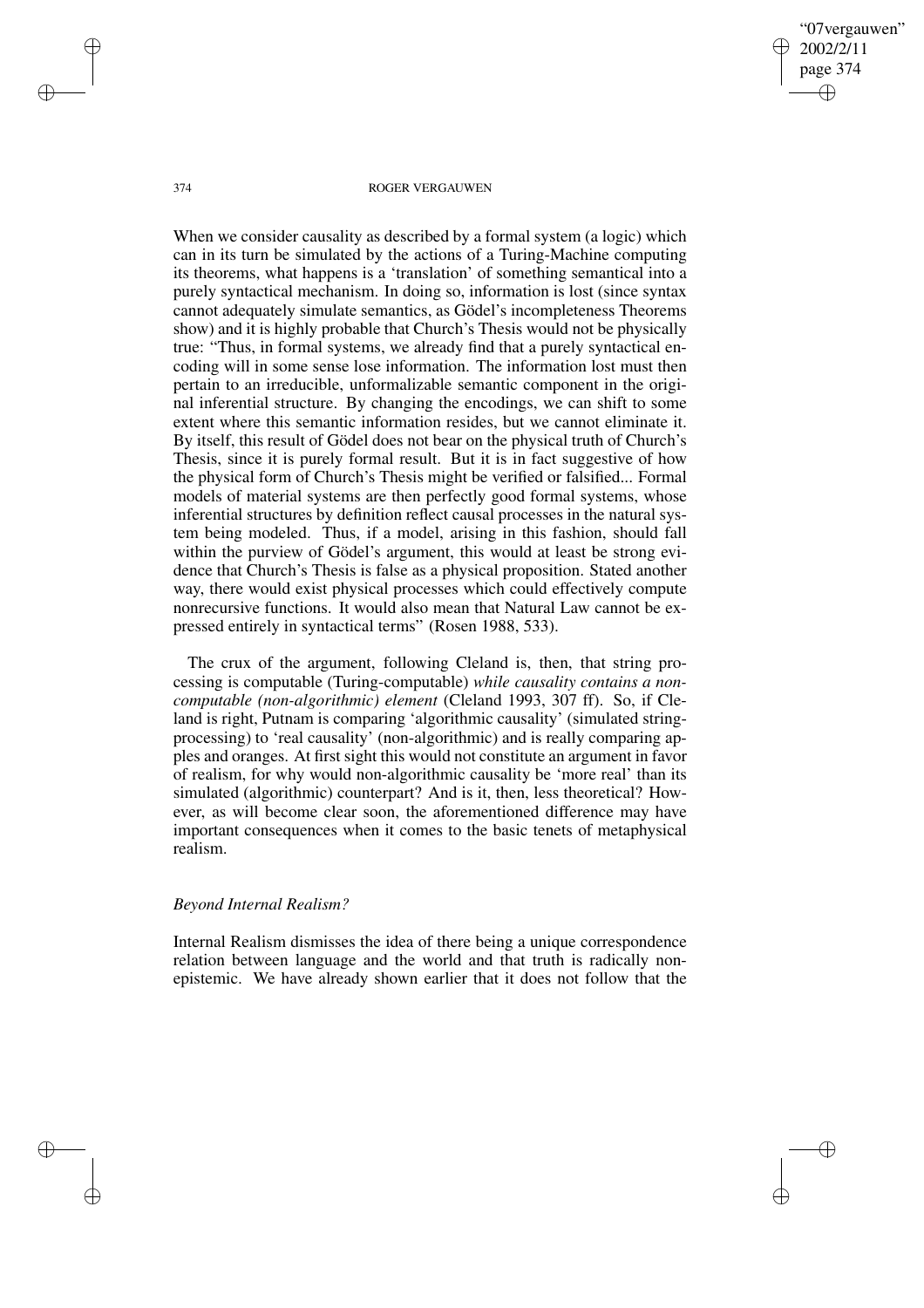notion of an intended or standard model for a theory as used by the metaphysical realist would therefore collapse into incoherence and unintelligibility.

Moreover, in indicating that the real concept of causality seems to be nonalgorithmic rather than algorithmic we have already indicated a way out for the realist. That way out may hinge on Gödel's arguments for Platonism (realism) in mathematics.

In his *Gibbs Lecture* (Gödel 1995 [1951], 304–323) Gödel discusses some of the philosophical implications of his (incompleteness) theorem(s). The thesis he wants to defend in this lecture is in fact two-fold. He want to show that mathematics is 'incompletable' or 'inexhaustible' by which he means that the resources of e.g. set theory allow a continuous 'growth' of sets which cannot be fully captured by any set of axioms and second that there will always be true mathematical statements that cannot be proven on the basis of given axioms. Gödel concludes from this that "either the human mind (even within the realm of pure mathematics) infinitely surpasses the powers of any finite machine, or else there exist absolutely unsolvable diophantine problems of the type specified (where the case that both terms of the disjunction are true is not excluded)" (Gödel 1995 [1951], 310). By an absolutely unsolvable problem Gödel means that it is undecidable, not just within some particular axiomatic system, but by any mathematical proof the human mind can conceive. In a second move Gödel, on the basis of these considerations tries to defend a realist or platonist position in the philosophy of mathematics which he defines as follows: "what is wrong, however, is that the meaning of the terms (that is the concepts they denote) is asserted to be something man-made and consisting merely in semantical conventions. The truth, I believe, is that these concepts (Mathematical concepts, R.V.) form an objective reality of their own, which we cannot create or change, but only perceive and describe" (Gödel 1995 [1951], 320). It is *mathematical intuition* which somehow brings us in contact with this world of mathematical concepts.

As Gödel puts it in his 1964 paper on Cantor's Continuum-problem: "despite their remoteness from sense experience, we do have something like a perception of the objects of set theory, as is seen from the fact that *the axioms force themselves upon us as being true*. I don't see any reason why we should have less confidence in this kind of perception, i.e. in mathematical intuition, than in sense perception, which induces us to build up physical theories and to expect that future sense perceptions will agree with them, and moreover that a question not decidable now has meaning and may be decided in the future" (Gödel 1990 [1964], 268).

The analogy between mathematics and natural science is very prominent in Gödel, who even considers that perception of physical bodies as the basis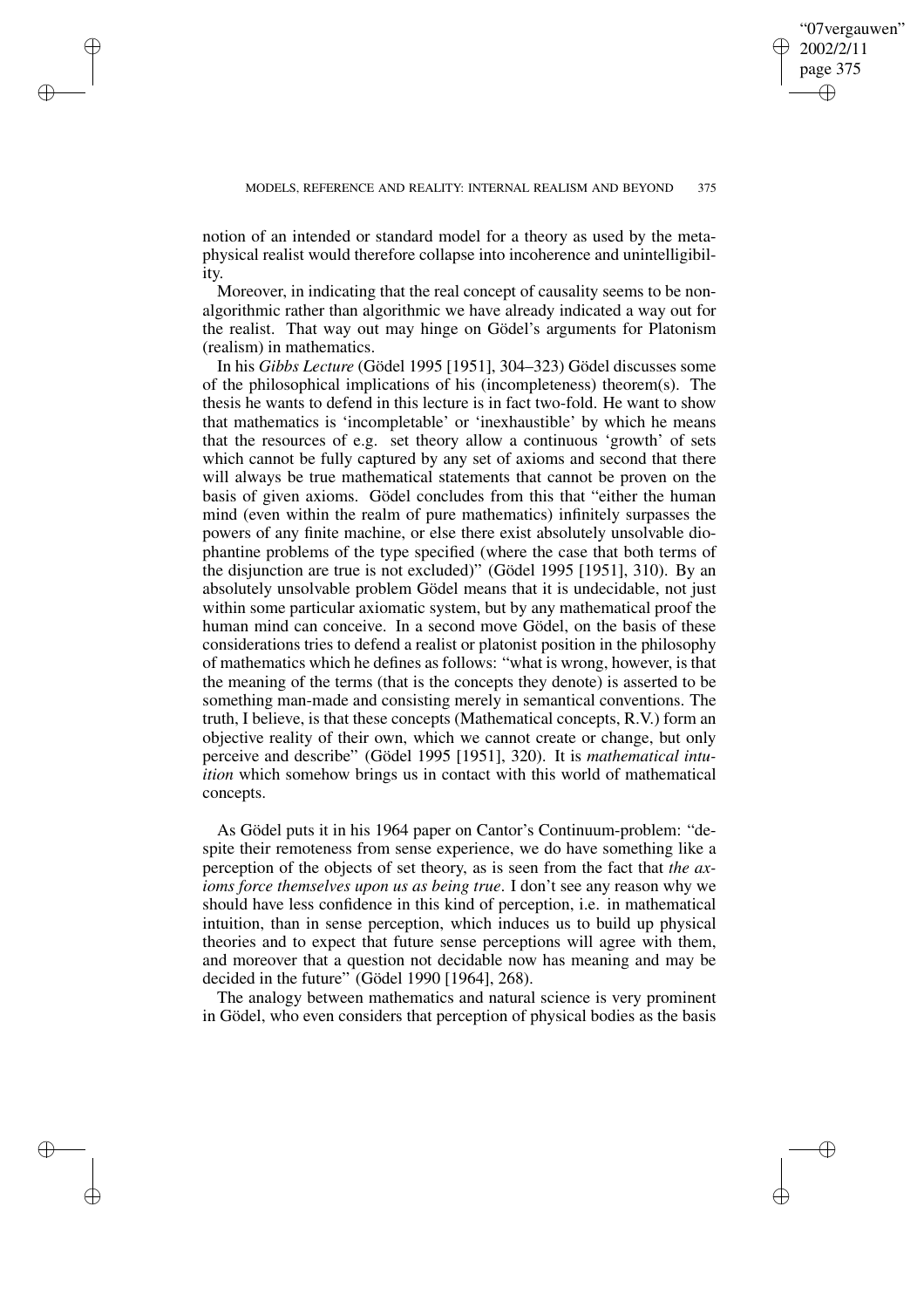of science is quite analogous to the perception of mathematical concepts: "it seems to me that the assumption of (set and mathematical concepts) is quite as legitimate as the assumption of physical bodies and there is quite as much reason to believe in their existence. They are in the same sense necessary to obtain a satisfactory system of mathematics as physical bodies are necessary for a satisfactory theory of our sense perception" (Gödel 1990 [1944], 128). When he says that the axioms of set theory *force themselves upon us as being true* it is precisely as a result of a perception-like contact with the reality of mathematical structures (sets, numbers) that their truth is 'revealed' to us.

Gödel maintains that mathematics and science (physics) are analogous and that both kinds of knowledge (physical and mathematical) are in a sense comparable and complementary: "The fact is that only laws of nature together with mathematics (or logic) have consequences verifiable by sense experience. It is, therefore, arbitrary to place all content in the laws of nature. What mathematics adds to the physical laws, it is true, are not any new properties of physical reality, but rather properties of the concepts referring to physical reality —to be more exact, of the concepts referring to combinations of things. But ... such properties are something quite as objective as properties of physical reality and even verifiable by sense experience under the hypothesis that certain laws of nature which can be confirmed independently of mathematics proper, hold good" (Gödel 1995 [1953/9], 348–349).

Gödel's realism is to a large extent based on his *Incompleteness Theorems* (Gödel 1986 [1931], 144–195) which, among other things, claim that there are, for any suitably formalized system of elementary arithmetic, undecidable but true formulas, expressing true properties of natural numbers. It seems fair to say that Gödel's theory is the best possible theory for at least part of mathematics in the sense that it delimits the axiomatizability of (certain parts of) mathematics.

Could it then still be true that one of the tenets of metaphysical realism viz. *the thesis that even our best possible theory might still be false*— would still hold? Can the reality of numbers as described here be totally different from our best possible theories? I think not. But for Gödel, what was in a sense affirmed by the Incompleteness Theorems, is *that the reality of (natural) numbers cannot fully be captured by any axiomatic system*. In other words, the theorems say that (mathematical) reality is (necessarily) somehow different from any possible axiomatization, and that is why any axiomatization is necessarily incomplete. *So, the theorem says (or rather 'shows') that there is a fact of the matter about how numbers are*, independently of the way in which they are described or captured formally. The reality of numbers could not be totally different from what Gödel's theorem says it is. Nevertheless, human beings are able to know the truth of the (undecidable) Gödel-sentence. So, strangely enough, while contradicting one of the tenets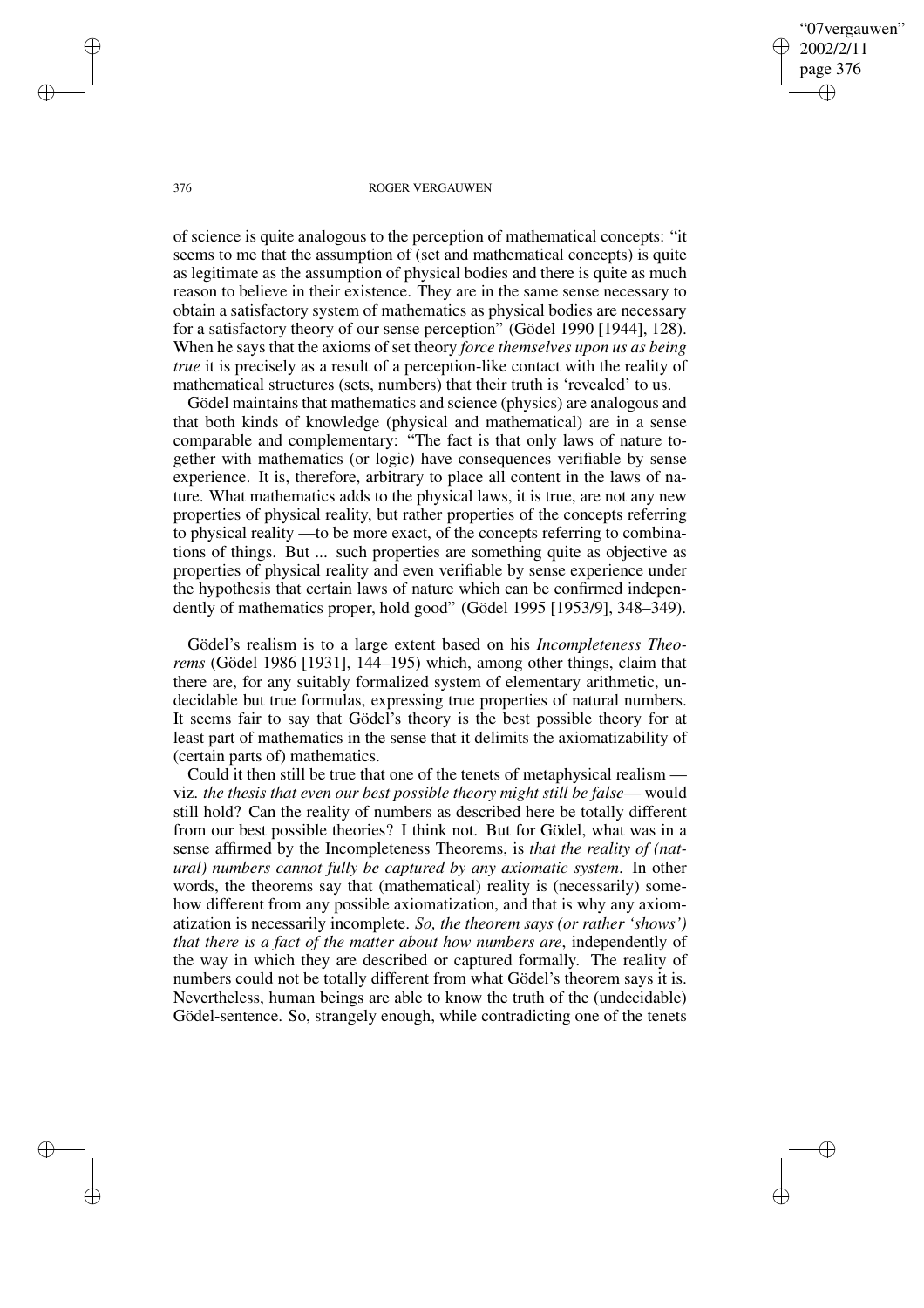of metaphysical realism, Gödel's theorem seems to somehow affirm its truth, in the sense that reality is different from any possible description (be that an axiomatization) which we may come to have of it. At the same time two further tenets of metaphysical realism are denied, viz. *that there is exactly one true and complete description of the way the world is*, and that *truth is radically non-epistemic*.

Indeed, though there may be exactly one true description of the way the world (of numbers) is, every possible axiomatization is clearly incomplete, while from the fact that human beings can intuit the truth of the Gödelsentence and so have a capacity to capture or 'intuit' (at least in part) what numbers are really like it seems to follow that metaphysical realism in this sense does not require truth to be radically non-epistemic, since this kind of truth clearly belongs to the epistemic capacities of human beings. It also follows that *truth is non-algorithmic*. Given the further tenet of metaphysical realism that truth involves some sort of correspondence between thought signs or words and external things, this implies that reference is a non-algorithmic process and any theory which does not recognize this must fail.

Both causality and truth come out to be non-algorithmic and they are both connected to the concept of Reference. It remains to be seen whether this idea of non-algorithmicity is in general a good argument in favor of realism (for someone like Penrose, e.g. Penrose 1990, 1994, it certainly is). What it does show, however, is that internal realism may be overcome in the sense that one can still be a (metaphysical) realist and accept many of the criticisms leveled against it by internal realism.

Institute of Philosophy Center for Logic, Philosophy of Science and Philosophy of Language Catholic University of Leuven Belgium E-mail: Roger.Vergauwen@hiw.kuleuven.ac.be

## **REFERENCES**

Anderson, D. (1992) 'What is Realistic about Putnam's Internal Realism?', Philosophical Topics 20: 49–83.

Brueckner, A. (1984) 'Putnam's Model-theoretic Argument Against Metaphysical Realism', Analysis 44: 134–140.

Cleland, C. (1993) 'Is the Church-Turing Thesis true?', Minds and Machines, 3, 283–312.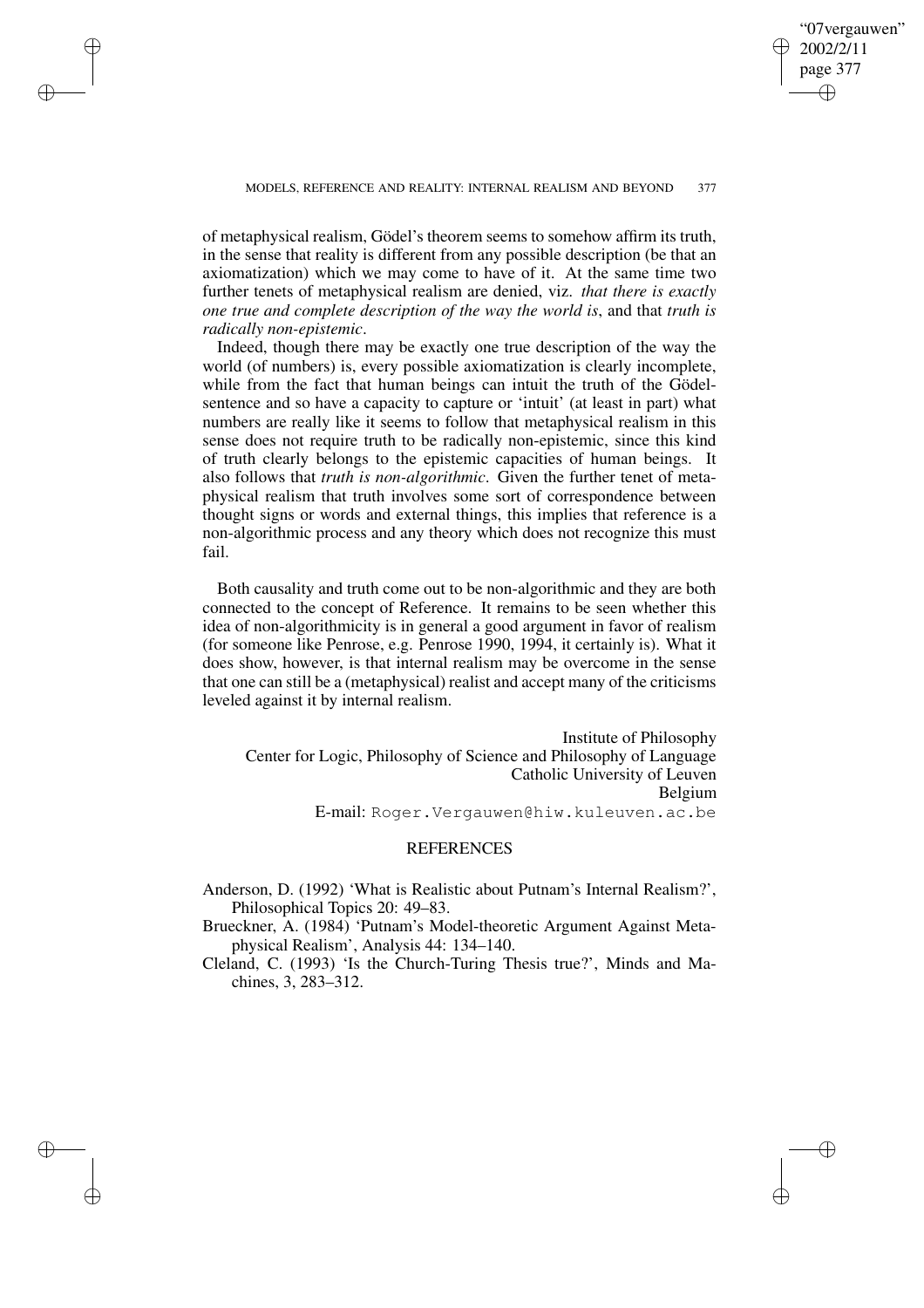- Glymour, C. (1982) 'Conceptual Scheming or Confessions of a Metaphysical Realist', Synthese 51: 169–180.
- Gödel, K. (1986 [1931]) 'On formally undecidable propositions of Principia Mathematica and Related Systems,' Repr. in: S. Feferman (a.o. eds.) (1986) *Kurt Gödel Collected Works, vol. 1*. New York: Oxford University Press, 144–195.
- Gödel, K. (1990) [1944]) 'Russell's Mathematical Logic'. Repr. in: S. Feferman (a.o., eds.) 1990, 119–141.
- Gödel, K. (1990) [1964]) 'What is Cantor's Continuum Problem?' Repr. in: S. Feferman (a.o. eds.), 1990, *Kurt Gödel. Collected Works, vol. 2*, New York: Oxford University Press, 264–270.
- Gödel, K. (1995 [1951]) 'Some basic theorems on the foundations of Mathematics and their implications' (the Gibbs Lecture). In: S. Feferman (a.o., eds.) (1995), *Kurt Gödel. Collected Works, vol. 3*. New York: Oxford University Press, 304–323.
- Gödel, K. (1995 [1953/9]) 'Is Mathematic Syntax of Language?' In: S. Feferman (a.o., eds.) 1995, 334–356.
- Hallett, M. (1994) 'Putnam and the Skolem Paradox', in: P. Clark and B. Hale (eds.) *Reading Putnam*, Oxford: Blackwell.
- Heller, M. (1988) 'Putnam, Reference and Realism', in: P. French *et alia* (eds.) *Midwest Studies in Philosophy* Vol. XII, Minneapolis: University of Minnesota Press, 113–127.
- Merrill, G. (1980): 'The Model-theoretic Argument against Realism', Philosophy of Science 47, 61–81.
- Naumann, R. (1993) *Das Realismusproblem in der Analytischen Philosophie.* München: Alber Verlag.
- Nola, R. (1988) 'Introduction', in: Nola R. (ed.) *Relativism and Realism in Science*, Dordrecht: Kluwer, 1–35.
- Penrose, R. (1989) *The Emperor's New Mind*, Oxford: Oxford University Press.
- Penrose, R. (1994) *Shadows of the Mind*, Oxford: Oxford University Press.
- Putnam, H. (1978) *Meaning and the Moral Sciences*, London: Routledge and Kegan Paul.
- Putnam, H. (1979) 'Reference and Understanding', in: A. Margalit (ed.) *Meaning and Use*, Dordrecht: Kluwer, 199–271.
- Putnam, H. (1980) 'Models and Reality', *Journal of Symbolic Logic* 45, 464–482.
- Putnam, H. (1981) *Reason, Truth and History*, Cambridge: Cambridge University Press.
- Putnam, H. (1982) 'Why there isn't a ready-made World', Synthese 51, 141– 167.
- Putnam, H. (1987) *The many Faces of Realism*, La Salle (Ill.).